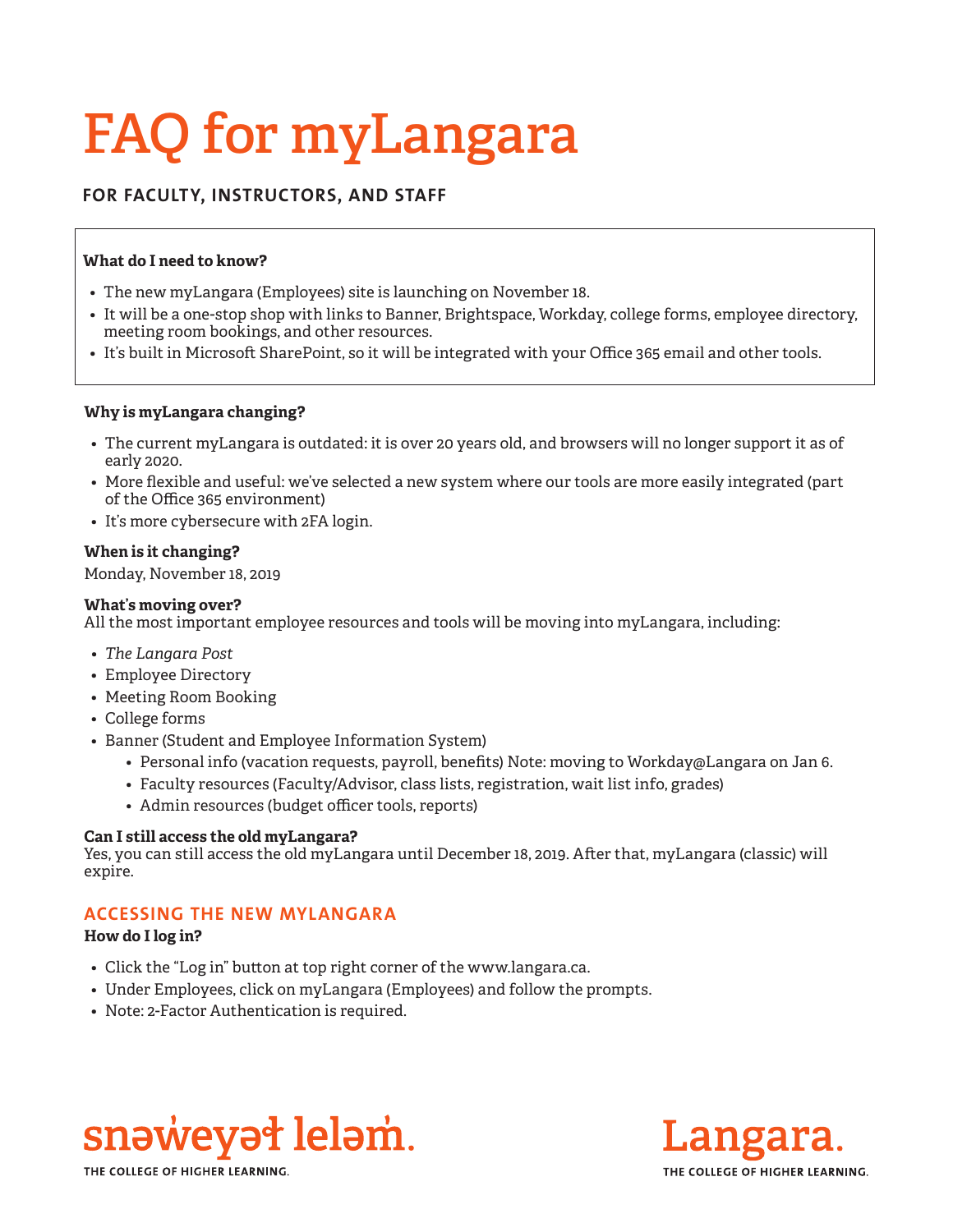## **What is Banner?**

Banner is a system that houses our Student and Employee Information. We are transitioning to Workday over the next few years, so we will continue to use Banner in the meantime.

- You can access Banner from the new myLangara site by clicking the top left orange "Banner" button.
- In Banner, you will find:
	- Budget officer information
	- Personal info (vacation requests, payroll benefits) until January 6, when it transitions to Workday
	- Faculty resources (Faculty/Advisor links, class lists, registration, wait list info, grades)

#### **What about Workday?**

As of January 6, 2020, the following information will move to Workday:

- Personal information (pay, address, etc.)
- Finance tasks (purchasing, expenses, etc.)
- People and Culture tasks (hiring, managing, etc)
- Student information will move in 2-3 years in the next phase of Workday's implementation

## **What's the best way to access my email?**

- Log in to myLangara (Employees), click on the top left corner (grid icon) and select Outlook.
- Direct web access using Outlook Web Access (OWA) at portal.office.com
- Access on mobile device using Outlook App

## **Do I have to log in to other systems again once I log in to myLangara?**

Once you're logged in to myLangara, you will automatically have access to Brightspace and as of January 6, 2020, to Workday. Exception: you will still need to log in separately to Banner to access Banner information.

#### **Is there a recommended browser I should use?**

All browsers will work. Note: Firefox has documented issues with 2-Factor Authentication.

# **FOR FACULTY AND INSTRUCTORS**

**Where is the Faculty/Advisor link?**

Click on Banner in the new myLangara and log in.

#### **How do I submit my grades?**

Click on Banner in the new myLangara and log in to see the Faculty/Advisor tab. All your regular tools will be there.

#### **How do I email my students?**

- CourseTools can be used until December 18. After that, please email students using Brightspace.
- If you need support with this transition, please contact edtech@langara.ca.

#### **Can I log into Brightspace or Workday without logging into myLangara?**

Yes, you can log into those systems directly. Note: Logging into myLangara means you only need to 2FA once. Logging into Brightspace and Workday will require 2FA authentication for each.

#### **What's happening with the student myLangara?**

Please direct all students to the login page (langara.ca/login) where they will be able to access all the essential links, including Brightspace, the Student Information System (Banner), and Office 365 email.